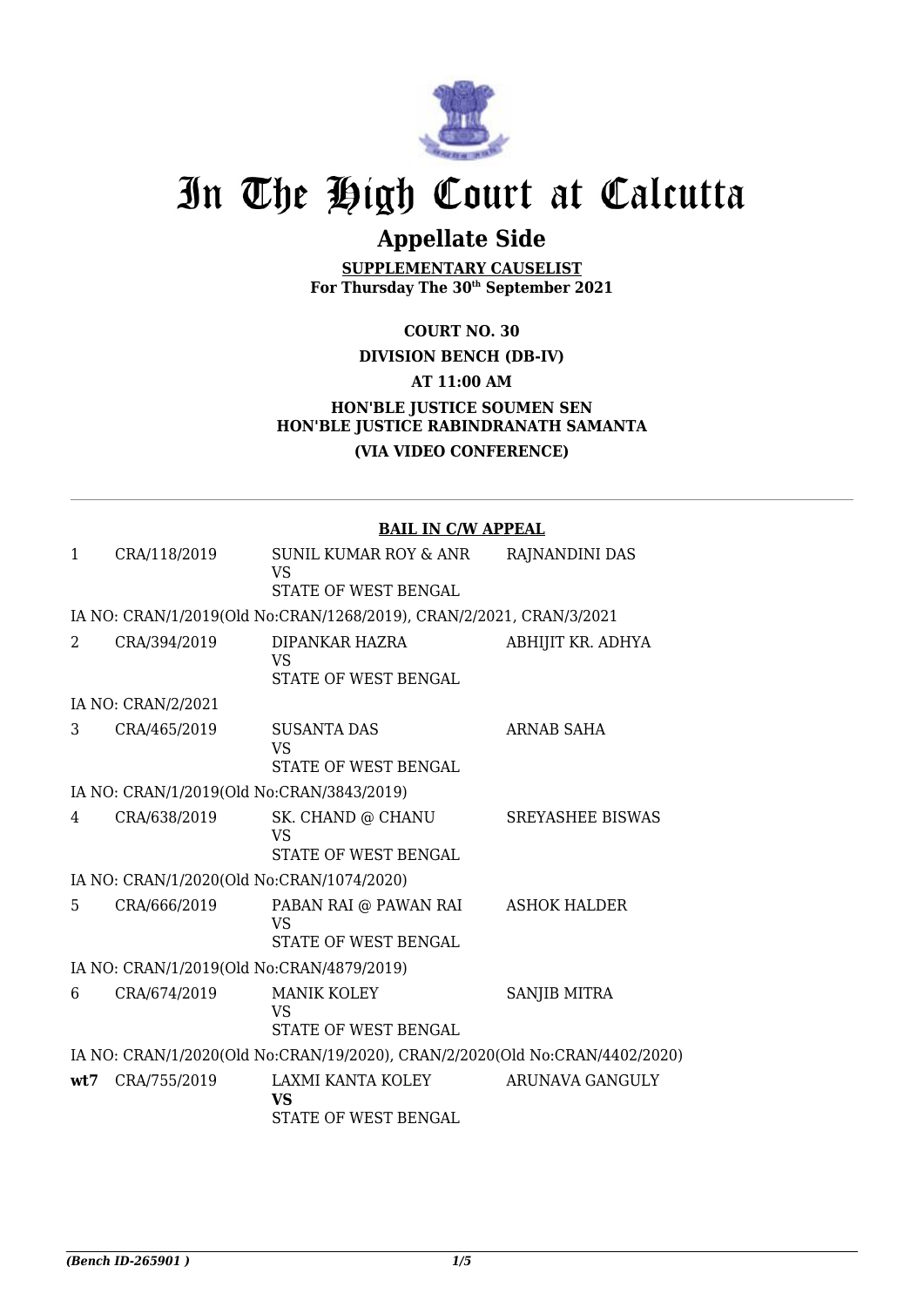| 8  | CRA/713/2019                              | RAFIK SK<br><b>VS</b>                                                                   | SUBRATA KARMAKAR                    |        |
|----|-------------------------------------------|-----------------------------------------------------------------------------------------|-------------------------------------|--------|
|    |                                           | STATE OF WEST BENGAL                                                                    |                                     |        |
|    |                                           | IA NO: CRAN/2/2020(Old No:CRAN/3856/2020), CRAN/3/2021                                  |                                     |        |
| 9  | CRA/158/2020                              | MITHUN KUNDU & ANR<br><b>VS</b>                                                         | <b>SOUMIK GANGULI</b>               |        |
|    |                                           | STATE OF WEST BENGAL                                                                    |                                     |        |
|    | IA NO: CRAN/1/2021                        |                                                                                         |                                     |        |
| 10 | CRA/228/2020                              | <b>GANESH DAS</b><br><b>VS</b><br>State of West Bengal                                  | SAIBAL KRISHNA<br><b>DASGUPTA</b>   |        |
|    | IA NO: CRAN/1/2021                        |                                                                                         |                                     |        |
| 11 | CRA/7/2021                                | HASMAT MOLLA AND ANR<br><b>VS</b><br>STATE OF WEST BENGAL<br>AND ORS.                   | <b>DHANANJAY</b><br><b>BANERJEE</b> |        |
|    | IA NO: CRAN/2/2021                        |                                                                                         |                                     |        |
| 12 | CRA/100/2021                              | MD MONIRUL SK @ ISLAM<br><b>AND ORS</b><br><b>VS</b>                                    | DEBOJYOTI DAS                       |        |
|    |                                           | STATE OF WEST BENGAL                                                                    |                                     |        |
|    | IA NO: CRAN/1/2021                        |                                                                                         |                                     |        |
| 13 | CRA/168/2021                              | <b>SUBRATA GARAI</b><br><b>VS</b><br>STATE OF WEST BENGAL                               | DEBOPRIYA KARAN                     |        |
|    | IA NO: CRAN/1/2021, CRAN/2/2021           |                                                                                         |                                     |        |
| 14 |                                           |                                                                                         |                                     |        |
|    | CRA/200/2021                              | GAFFAR SK @GAFFAR ALI ASIF DEWAN<br><b>AND ORS</b><br><b>VS</b><br>STATE OF WEST BENGAL |                                     |        |
|    | IA NO: CRAN/1/2021                        |                                                                                         |                                     |        |
|    |                                           | <b>BAIL IN CONNECTION WITH APPEAL</b>                                                   |                                     |        |
| 15 | CRA/425/1990                              | GOPAL DAS @ CHAPAL & MR. R.K.ROY<br>ORS.<br><b>VS</b><br>THE STATE                      |                                     | N.Y.A. |
|    | IA NO: CRAN/2/2021                        |                                                                                         |                                     |        |
| 16 | CRA/322/1991                              | DILIP KUMAR MAN@NABA<br><b>KUMAR MAN</b><br><b>VS</b>                                   | SYED NASIM AEJAZ                    |        |
|    |                                           | STATE OF WEST BENGAL                                                                    |                                     |        |
|    | IA NO: CRAN/3/2021                        |                                                                                         |                                     |        |
| 17 | CRA/636/2007                              | DIBAKAR MONDAL<br><b>VS</b>                                                             | NAVNEEL DE                          |        |
|    |                                           | STATE OF WEST BENGAL                                                                    |                                     |        |
|    | IA NO: CRAN/3/2014(Old No:CRAN/3036/2014) |                                                                                         |                                     |        |
| 18 | CRA/630/2010                              | SANYASHI SARDAR & ORS<br>VS<br>STATE OF WEST BENGAL                                     | TIRTHANKAR DHALI                    |        |
|    | IA NO: CRAN/4/2021                        |                                                                                         |                                     |        |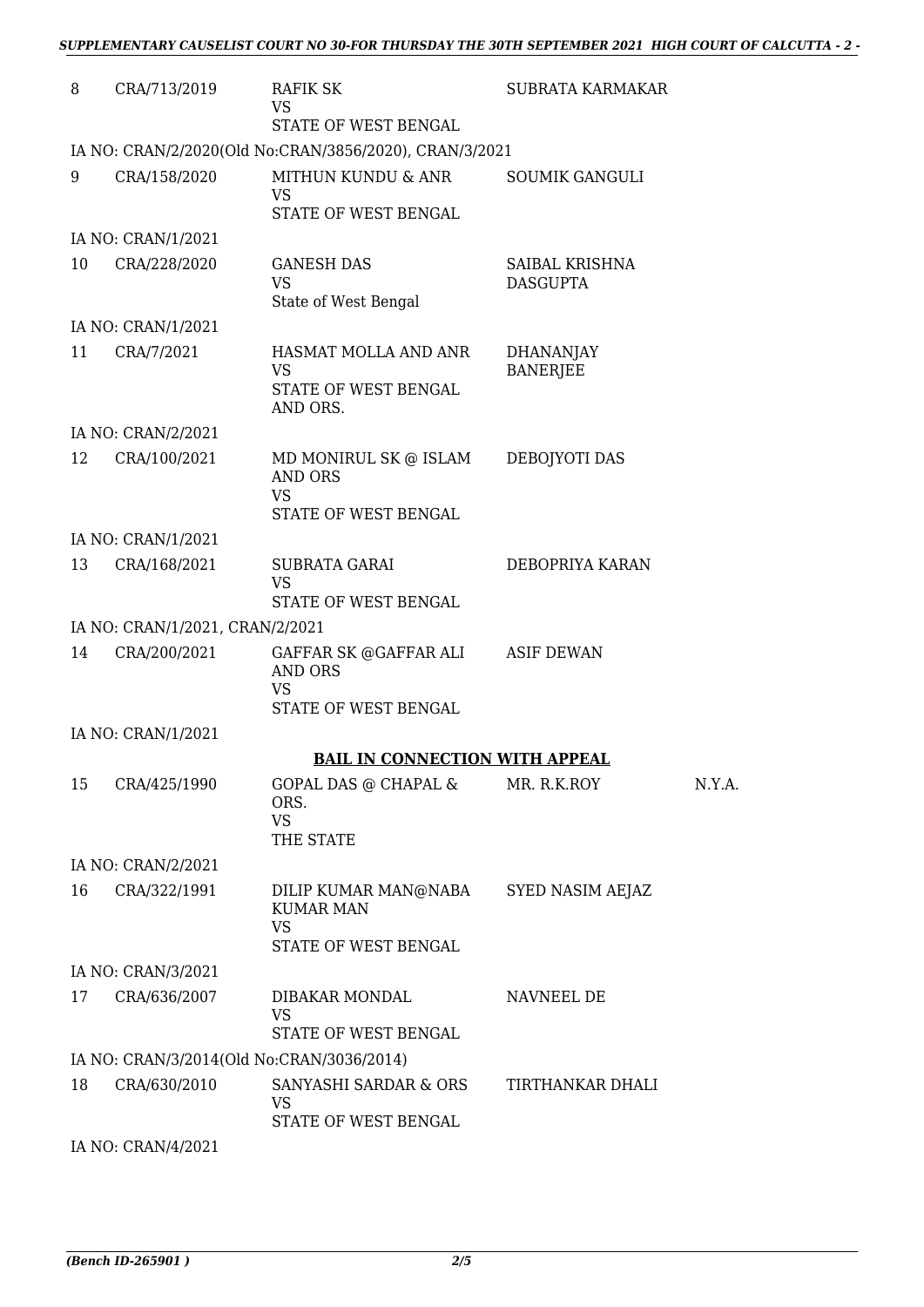| 19 | CRA/243/2012                              | SARBAR HOSSAIN @ SHERU RAMASHIS<br>ALI & ORS<br><b>VS</b>                                                    | <b>MUKHERJEE</b>                      |
|----|-------------------------------------------|--------------------------------------------------------------------------------------------------------------|---------------------------------------|
|    |                                           | STATE OF WEST BENGAL                                                                                         |                                       |
|    |                                           | IA NO: CRAN/5/2015(Old No:CRAN/2082/2015), CRAN/8/2021                                                       |                                       |
|    | wt20 CRA/502/2012                         | RAJU WILSON @ MONI<br><b>VS</b><br>STATE OF WEST BENGAL                                                      | <b>SREYASHEE BISWAS</b>               |
| 21 | CRA/580/2015                              | UJJAL DAS & ORS<br><b>VS</b><br>STATE OF WEST BENGAL                                                         | <b>S K DAS</b>                        |
|    | IA NO: CRAN/3/2021                        |                                                                                                              |                                       |
| 22 | CRA/537/2016                              | AYUB ALI<br><b>VS</b><br>STATE OF WEST BENGAL                                                                | <b>AINDRILA DE</b>                    |
|    | IA NO: CRAN/3/2021                        |                                                                                                              |                                       |
| 23 | CRA/37/2017                               | <b>MD ISRAIL</b><br><b>VS</b><br>STATE OF WEST BENGAL                                                        | MD M NAZAR<br><b>CHOWDHURY</b>        |
|    | IA NO: CRAN/2/2021                        |                                                                                                              |                                       |
| 24 | CRA/612/2018                              | KHAIRUL HARUN LASKAR @<br>KHAIRUL HASSAN LASKAR<br>@ KHAIRUL LASKA<br><b>VS</b>                              | <b>S BASU</b>                         |
|    | wt25 CRA/582/2018                         | STATE OF WEST BENGAL<br>DUKHE LASKAR @ DUKHA<br>LASKAR @ SAFIKUL LASKAR<br><b>VS</b><br>STATE OF WEST BENGAL | S MONDAL                              |
|    | IA NO: CRAN/1/2019(Old No:CRAN/2453/2019) |                                                                                                              |                                       |
|    | IA NO: CRAN/1/2019(Old No:CRAN/2453/2019) |                                                                                                              |                                       |
|    | wt26 CRA/632/2018                         | NOOR ISLAM FAKIR @<br>KHORA BADSHAH<br>VS<br>STATE OF WEST BENGAL                                            | <b>ANINDITA DE</b>                    |
| 27 | CRA/353/2019                              | DEEPAK CHAUDHURY @<br>DIPAK CHOWDHURY & ANR<br><b>VS</b><br>STATE OF WEST BENGAL                             | <b>ANISUR RAHMAN</b>                  |
|    | IA NO: CRAN/2/2020(Old No:CRAN/870/2020)  |                                                                                                              |                                       |
| 28 | CRA/357/2019                              | NETAI PAL @ NARU PAL<br><b>VS</b><br>STATE OF WEST BENGAL                                                    | <b>DEBRUP</b><br><b>BHATTACHARJEE</b> |
|    | IA NO: CRAN/1/2019(Old No:CRAN/3634/2019) |                                                                                                              |                                       |
| 29 | CRA/594/2019                              | <b>MRINMOY HALDER</b><br><b>VS</b><br>STATE OF WEST BENGAL                                                   | MUNSHI ASHIQ<br>ELAHI                 |
|    | IA NO. CRANIZIZQ10(OIA No.CRANIZ002/2010) |                                                                                                              |                                       |

IA NO: CRAN/2/2019(Old No:CRAN/3992/2019)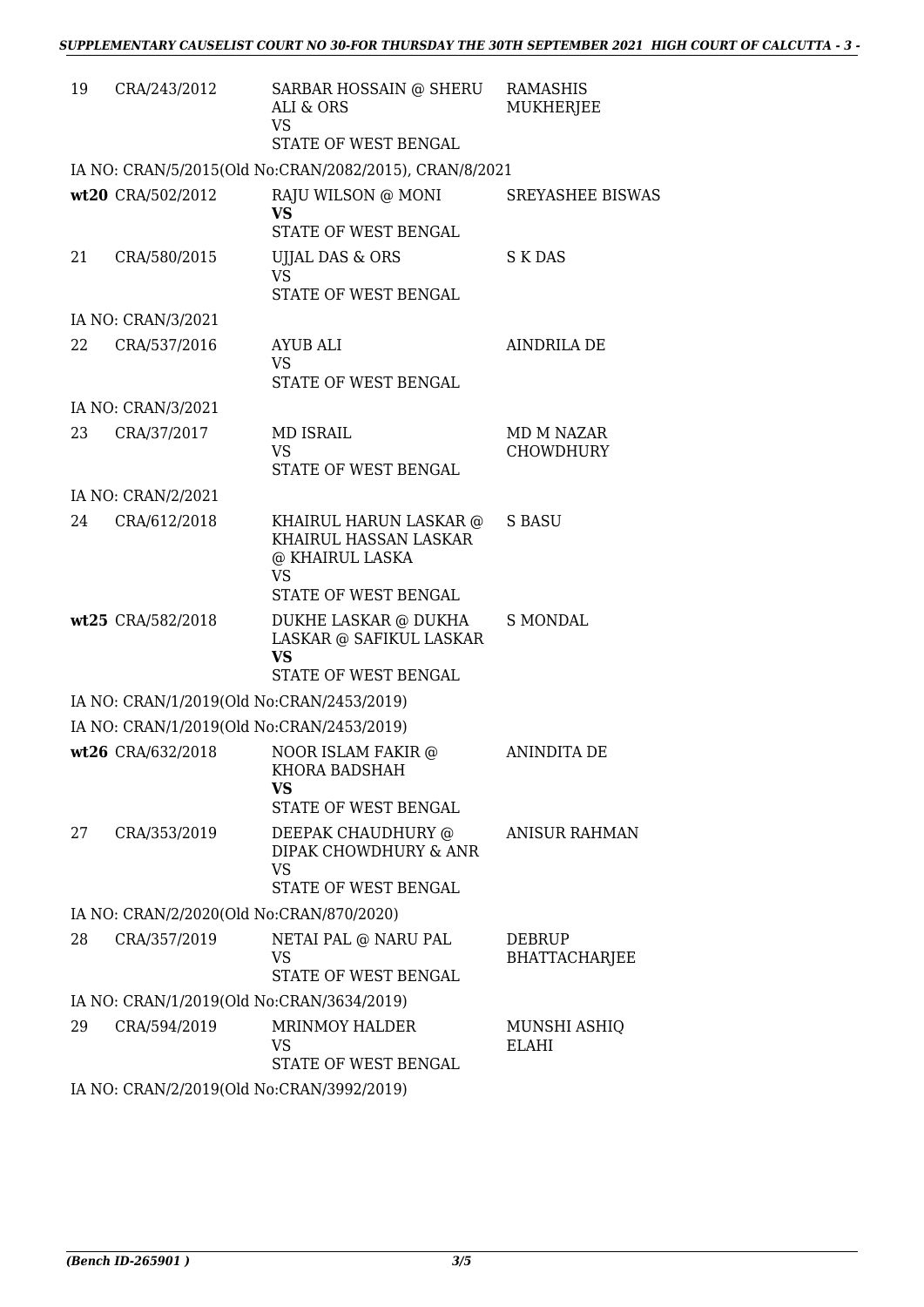| 30 | CRA/622/2019                            | SACHINDRANATH DAS<br>VS<br>STATE OF WEST BENGAL                                | SOUMYAJIT DAS<br><b>MAHAPATRA</b>     |
|----|-----------------------------------------|--------------------------------------------------------------------------------|---------------------------------------|
|    | IA NO: CRAN/1/2020(Old No:CRAN/89/2020) |                                                                                |                                       |
| 31 | CRA/658/2019                            | BILLAL SK @ HAJARAT<br><b>BILLAL</b><br><b>VS</b><br>STATE OF WEST BENGAL      | <b>ANISUR RAHAMAN</b>                 |
|    |                                         | IA NO: CRAN/1/2020(Old No:CRAN/394/2020), CRAN/2/2020(Old No:CRAN/3503/2020)   |                                       |
| 32 | CRA/127/2020                            | ASHOK ROY @ ASHOKE ROY<br><b>VS</b><br>STATE OF WEST BENGAL                    | <b>ADITYA RATAN</b><br><b>TIWARY</b>  |
|    | IA NO: CRAN/1/2021                      |                                                                                |                                       |
| 33 | CRA/188/2020<br>[File in deptt.]        | <b>AVIJIT ROY</b><br><b>VS</b><br>STATE OF WEST BENGAL                         | <b>HAMALAYA DAS</b>                   |
|    | IA NO: CRAN/5/2021                      |                                                                                |                                       |
| 34 | CRA/232/2020                            | SUMAN MONDAL@ KANU<br><b>MONDAL</b><br><b>VS</b><br>State of West Bengal       | sahid uddin ahmed                     |
|    | IA NO: CRAN/2/2021                      |                                                                                |                                       |
| 35 | CRA/3/2021                              | SUBRATA ROY@ LALU<br><b>VS</b><br>STATE OF WEST BENGAL<br>AND ORS.             | <b>SUBRATA</b><br><b>BHATTACHARYA</b> |
|    | IA NO: CRAN/1/2021                      |                                                                                |                                       |
| 36 | CRA/99/2021                             | SATYA NARAYAN ROY<br><b>VS</b><br>STATE OF WEST BENGAL                         | <b>AMANUL ISLAM</b>                   |
|    | IA NO: CRAN/2/2021                      |                                                                                |                                       |
| 37 | CRA/118/2021                            | AHMED ANSARI (MOMIN)<br><b>AND OTHERS</b><br><b>VS</b><br>STATE OF WEST BENGAL | ARUP KUMAR<br><b>BHOWMICK</b>         |
|    | IA NO: CRAN/1/2021                      |                                                                                |                                       |
| 38 | CRA/134/2021                            | <b>SUNIL SINGHA</b><br><b>VS</b><br>STATE OF WEST BENGAL                       | <b>APAN SAHA</b>                      |
|    | IA NO: CRAN/1/2021                      |                                                                                |                                       |
| 39 | CRA/135/2021                            | SK ILLEAS@SK.ILIYAS ALI<br>AND ORS<br><b>VS</b><br>STATE OF WEST BENGAL        | MUNSHIASHIQ ELAHI                     |
|    | IA NO: CRAN/1/2021                      |                                                                                |                                       |
| 40 | CRA/176/2021                            | SAKER MOLLA@SHAKER<br>MOLLA AND ORS<br><b>VS</b><br>STATE OF WEST BENGAL       | <b>AMANUL ISLAM</b>                   |
|    | IA NO: CRAN/1/2021                      |                                                                                |                                       |